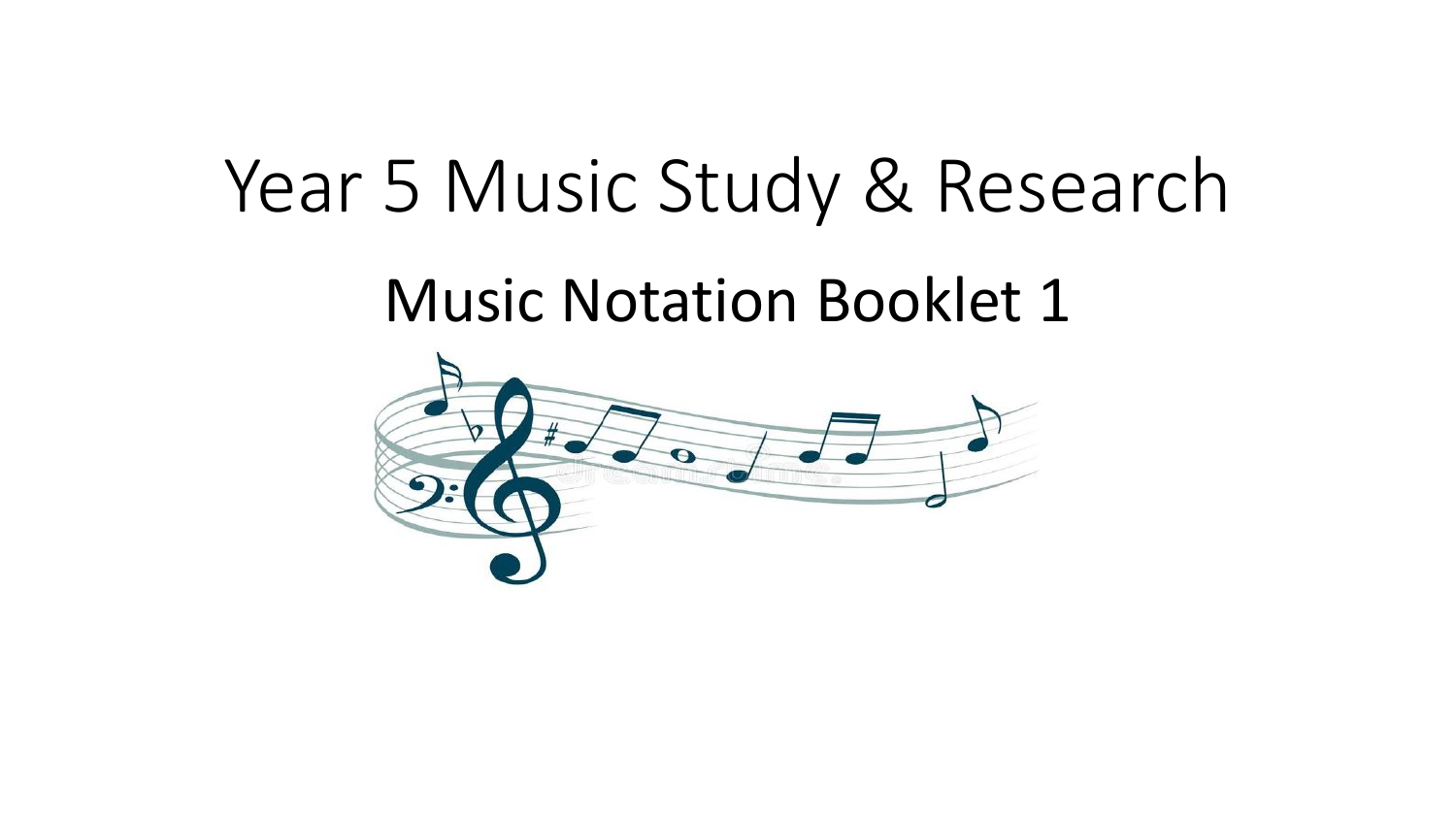### Hi Year 5s – I hope you are all well and working hard!

As part of our music work we usually learn about music notation and how to read and write music.

We learn about the different types of notes and what all the strange signs mean.

Use this book as a guide to your learning. On the back page is a quiz for you to complete and submit on School 360.

You can complete the quiz as a word document with just the answers. Please put your name on your work. Read, Learn & Enjoy!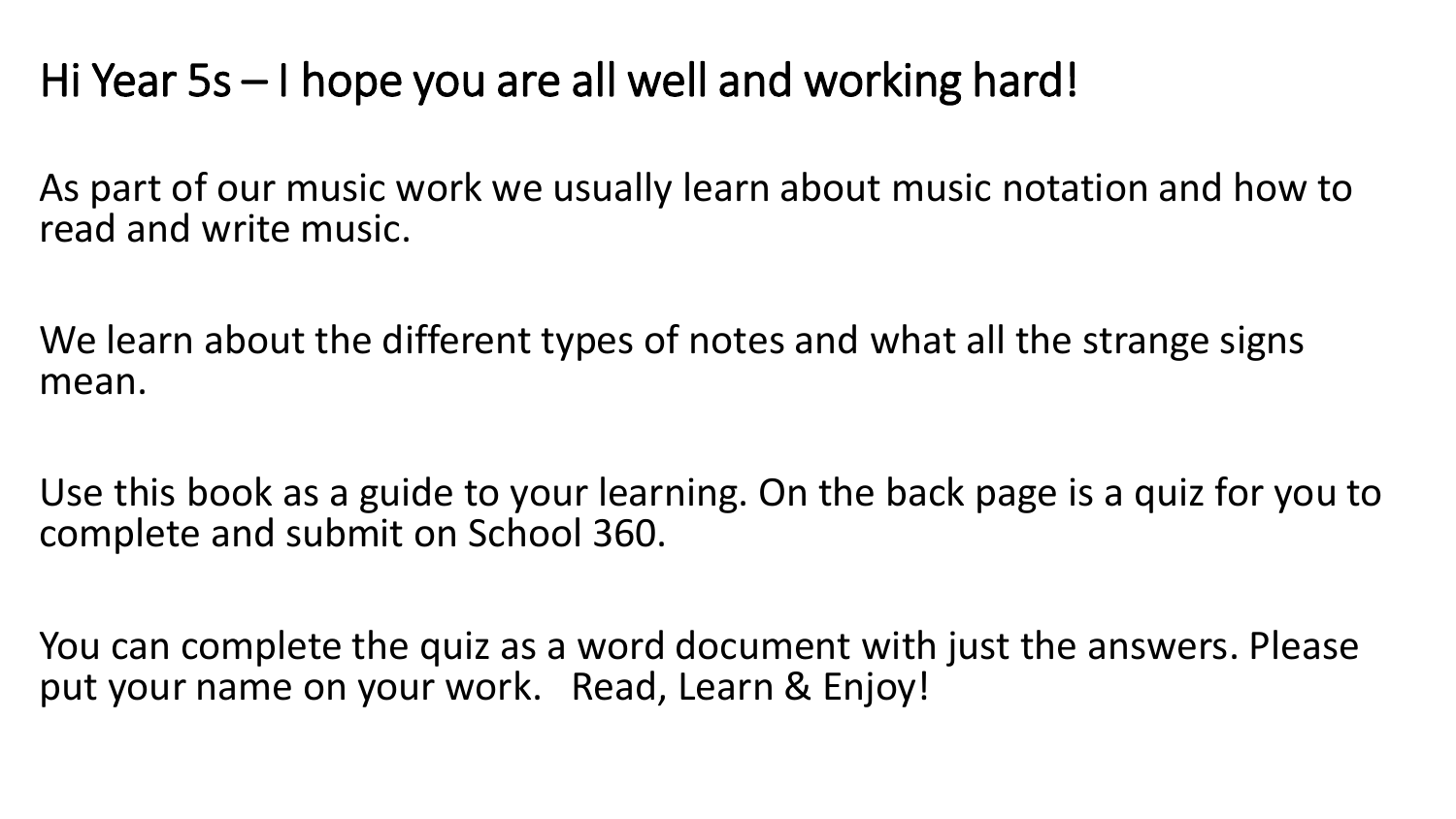# The Musical Ladder

The notes in music are written on a musical ladder called a *'Stave' –* This is made up of 5 lines and 4 spaces and looks like this:



*The curly sign at the start of the music tells you that the music is to be played at a higher pitch. TASK 1 – Find out what this sign is called. Challenge 1 – Try drawing it a few times*

*This sign is called a Bass Clef and tells you that the music is to be played at a lower pitch. If you play piano, you will see both. One for the right hand notes and one for the left.*

*Large instruments such as Cello, Double Bass, Trombone, Tuba & Bassoon will have their music written in the bass clef, as the pitch of their music is usually low (deep)*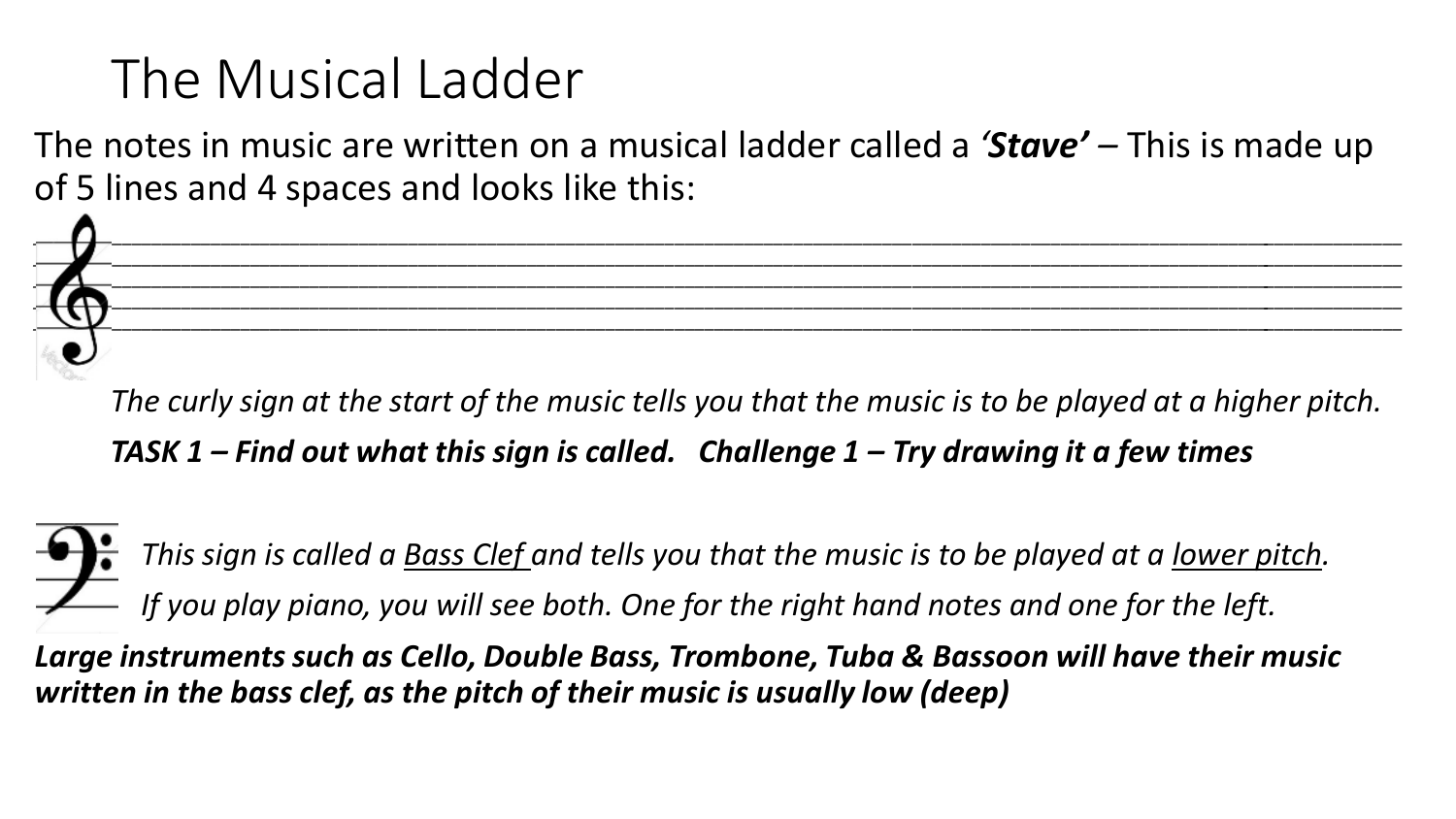# *Duration* (types of notes and their value – long or short)

You might have seen music written down and noticed the different shapes and style of the notes [Look at this image from the front cover of this booklet.]



Some notes are black, some are not coloured in. Some notes have stems, some do not. Some notes are joined together by one line, some by two lines and some have one or two hooks and some do not.

All these different shapes, represent the note's value (how long it is played for)

We call this the **'Duration'** of the note.

These signs **#** & *b* represent Sharps & Flats, which are the names given to the black notes on the piano. We will look at these later.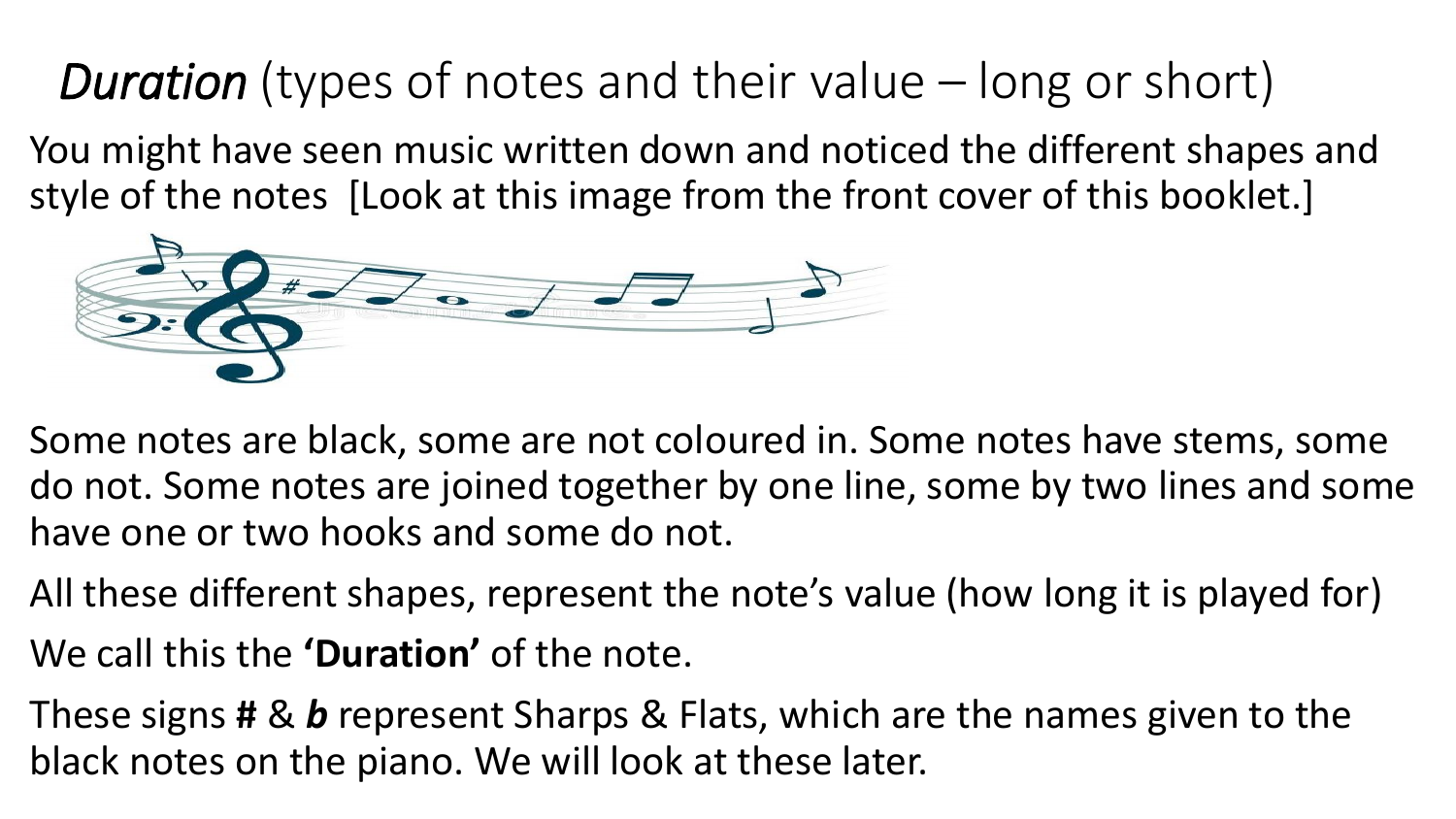#### *Duration* Continued…

#### **Task 2** – **See if you can find the missing information from this table.**

Research on line of you can. Ask a family member, or phone a friend who might know.

| Type of note | Name of note       | Value of notes                          |
|--------------|--------------------|-----------------------------------------|
| ഹ            | Semi Breve         | 4 beats                                 |
|              |                    | 2 beats                                 |
|              | Crotchet           |                                         |
|              | Quaver             | $\frac{1}{2}$ of a beat                 |
|              | $2 - Quavers$      |                                         |
|              |                    |                                         |
|              | $2 -$ Semi-Quavers | $\frac{1}{4}$ + $\frac{1}{4}$ of a beat |
|              |                    | Played very quickly                     |

**Challenge 2** – Try describing the note types. For example: a Crotchet is a black note with a stem, whereas a Semi Breve is a white note without a stem. Which note is like a crotchet but with a hook?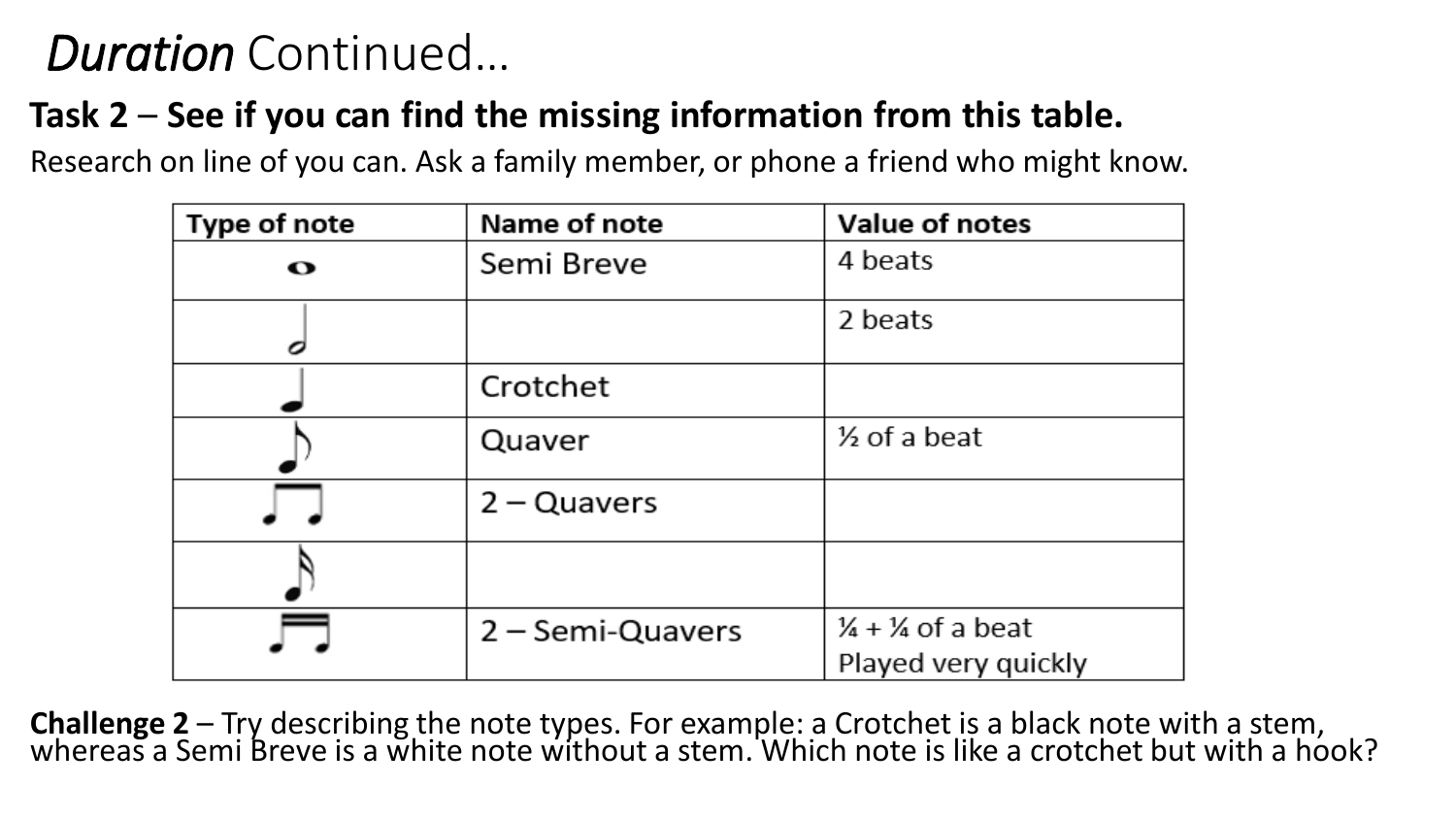*Pitch* (How high or low a note is – which note to play or sing) Every note in music has its own pitch (how high or low it sounds)

To know which note to play (or sing) we write the note on the musical ladder (the Stave) which is made up of lines and spaces. {Do you know?}

Some notes can also be written just above or below the stave on ledger lines:

Notes of the Treble Clef



As you can see, there are a lot to learn in one go. Let's look at just the 9 notes that live on the lines and in the spaces of the treble clef. *PTO*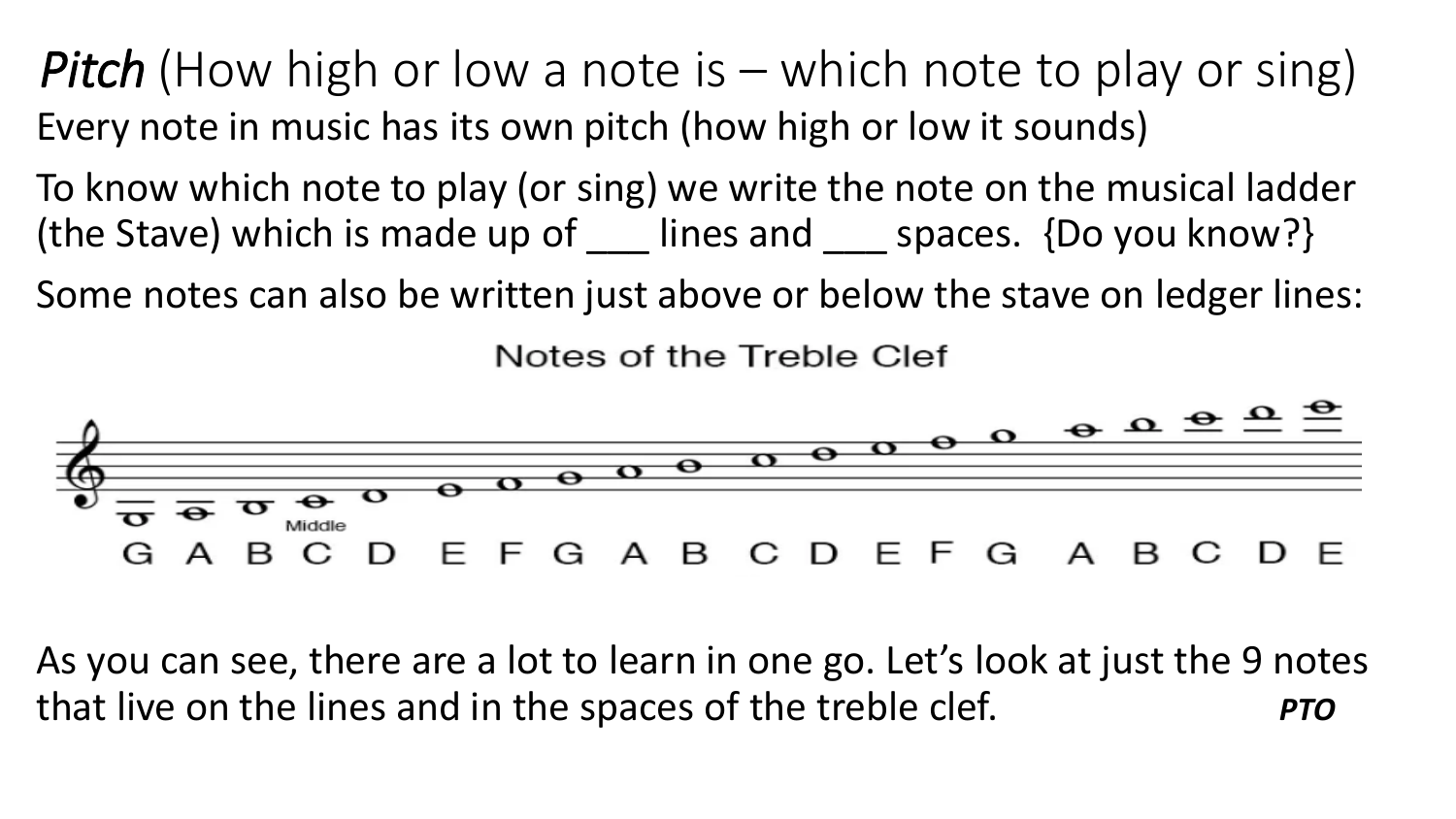*Pitch* continued…

**Challenge 3 –** See if you can find a way to remember these treble clef notes and where they live on the stave.



**HINT:** There are only 7 letter names used in music A B C D E F G and they are in alphabetical order as the notes go *UP* in pitch.